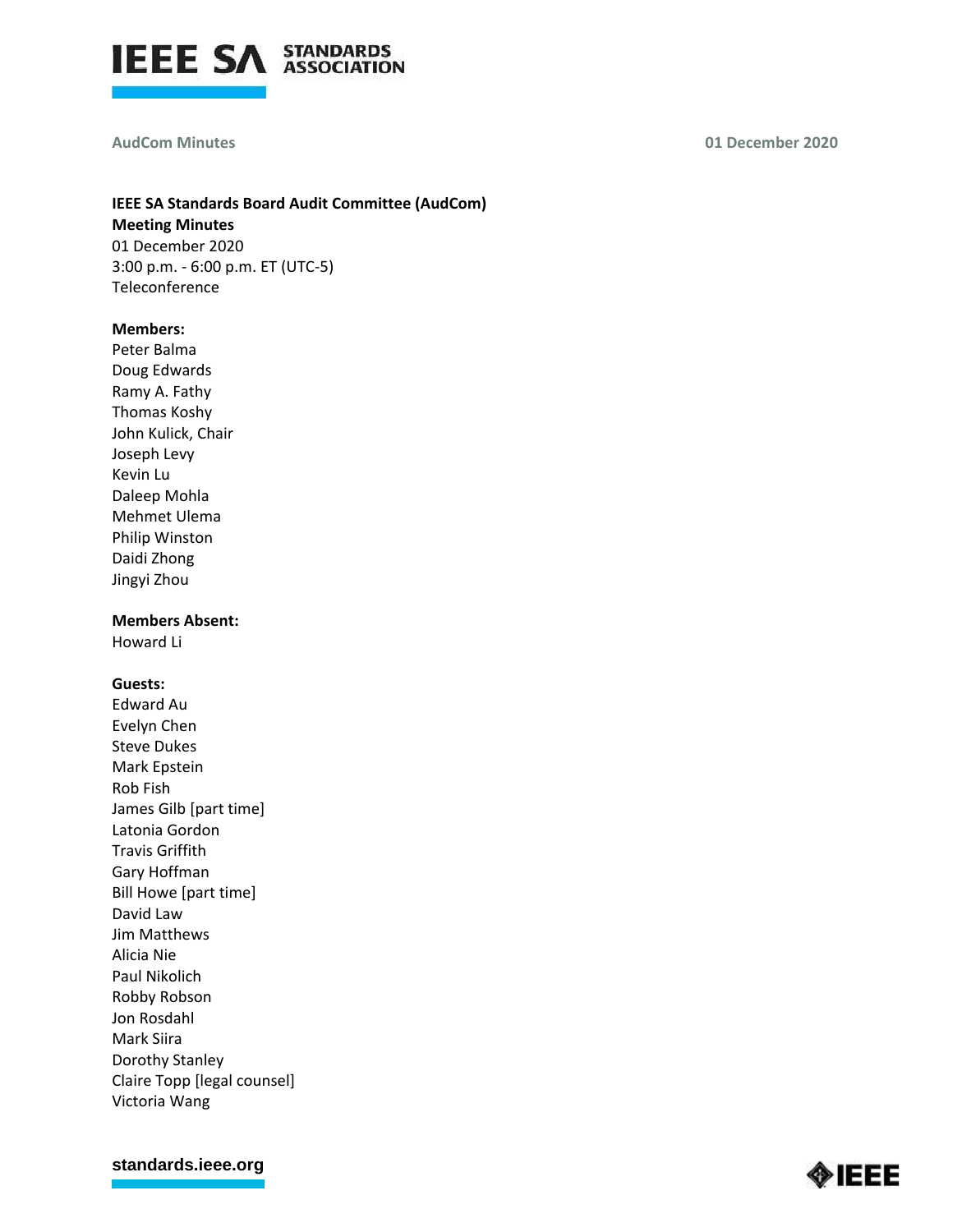Karl Weber Don Wright Xiaoguang Yang Yu Yuan

#### **IEEE Staff:**

Christy Bahn Matt Ceglia Karen Evangelista Jodi Haasz Yvette Ho Sang Konstantinos Karachalios Soo Kim Michael Kipness Vanessa Lalitte Kelly Lorne Greg Marchini Erin Morales Adam Newman Jay Okesola Christian Orlando Dave Ringle Pat Roder Jennifer Santulli Rudi Schubert Tom Thompson Lisa Weisser, Administrator Malia Zaman

## **[Unless otherwise noted, all votes are unanimous]**

## **1. CALL TO ORDER AND INTRODUCTIONS**

Chair Kulick called the meeting to order at 3:04 p.m. ET. There was a round of introductions.

## **2. REVIEW AND APPROVAL OF THE AGENDA**

Chair Kulick asked if there were any additions, deletions, or alterations to the published agenda. There were none.

**A motion was made (Mohla) and seconded (Winston) to approve the 01 December 2020 AudCom meeting agenda. In the absence of objection, the motion was approved.**

## **3. APPROVAL OF MINUTES OF THE 18 AND 21 SEPTEMBER 2020 AUDCOM MEETING AND 13 OCTOBER 2020 AUDCOM BASELINES MEETING**

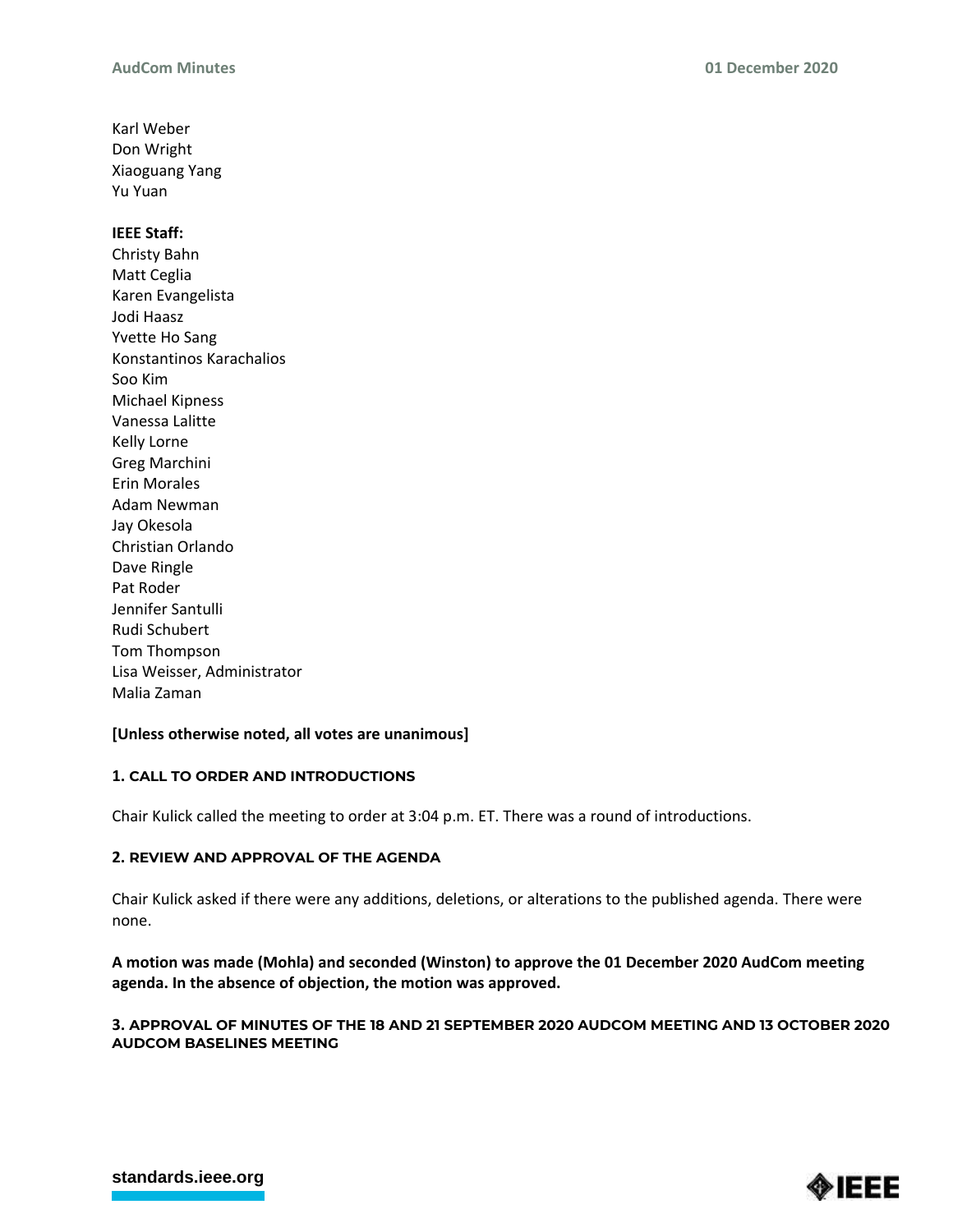**A motion was made (Lu) and seconded (Levy) to approve the minutes of the 18 and 21 September 2020 AudCom meeting and the 13 October 2020 AudCom Baselines meeting. In the absence of objection, the motion was approved.**

#### **4. P&P REVIEW**

#### **4.1 Status of Continuing Standards Committee P&P Review**

4.1.1 C/LM - Phil Winston, Jingyi Zhou

An interim meeting of AudCom was held in November to discuss this P&P review. Following that meeting, the P&P was updated, and at the time of this meeting it was under review by C/LM.

#### *NB: Following an approval vote by C/LM in January, the updated P&P was uploaded in myProject.*

The P&P will continue under review and move to the January 2021 AudCom agenda.

4.1.2 C/PA - Doug Edwards, Daidi Zhong

There are still open comments from the checklist that have not been addressed and the P&P will continue under review and move to the January 2021 AudCom agenda.

4.1.3 UFFC/UFFC - Mehmet Ulema, Daleep Mohla

#### **Motion: To recommend acceptance of the UFFC/UFFC P&P. Upon vote, the motion passed.**

4.1.4 VT/CBTC&SIG - Doug Edwards, Joseph Levy

There was a motion to recommend acceptance of the VT/CBTC&SIG P&P, but the final checklist was not uploaded in myProject with enough time for AudCom members to review. Following a discussion, there was a motion to table the recommendation for acceptance of the P&P.

# **Motion: To table the motion to recommend acceptance of the VT/CBTC&SIG P&P. In the absence of objection, the motion to table was approved.**

4.1.5 SASB/SCC22 - Peter Balma, Daidi Zhong

**Motion: To recommend conditional acceptance of the SASB/SCC22 P&P; contingent upon minor editorial corrections to be completed. Upon vote, the motion passed.**

*NB: This condition has been met.* 

#### **4.2 Status of New Standards Committee P&P Review**

Prior to the discussion about the reviews in this category, Chair Kulick brought up the issue of scope overlap because there are two requests on this agenda to create Standards Committees with potentially overlapping scopes.



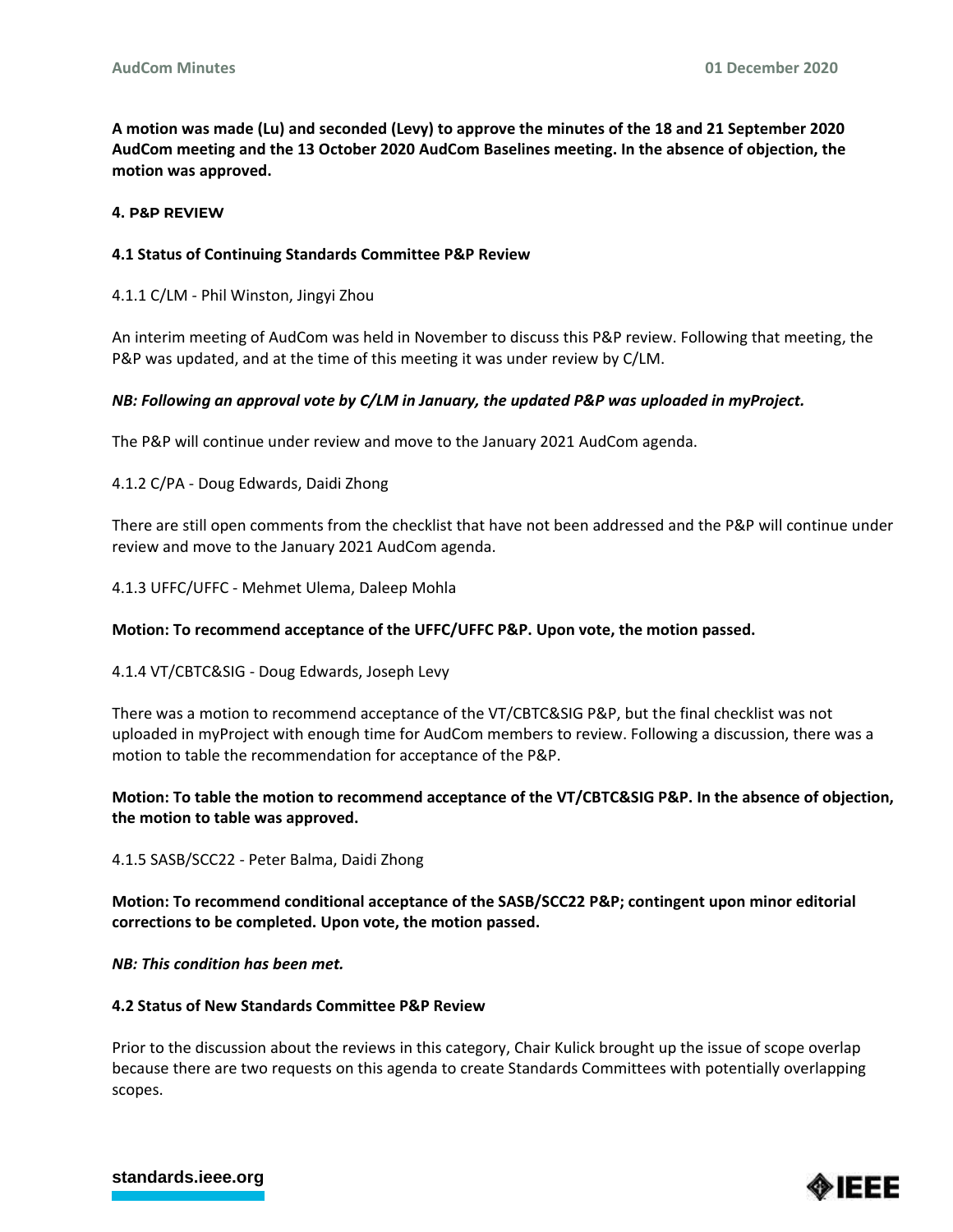# 4.2.1 APS/SC - Howard Li, Daleep Mohla

There are still open comments from the checklist that have not been addressed and the P&P will continue under review and move to the January 2021 AudCom agenda.

4.2.2 C/AISC - Phil Winston, Ramy Fathy

# **Motion: To recommend acceptance of the C/AISC P&P. Upon vote, the motion passed.**

Following the outcome of this review, AudCom discussed item 6.1.2 on the agenda.

4.2.3 C/FSSC - Kevin Lu, Daidi Zhong

**Motion: To recommend conditional acceptance of the C/FSSC P&P; contingent upon reviewers uploading a final checklist that says the minor edits have been made. Upon vote, the motion passed. (7 approve, 0 disapprove, 4 abstain [Balma, Edwards, Fathy, Winston])**

# *NB: This condition has been met.*

Following the outcome of this review, AudCom discussed item 6.1.3 on the agenda.

4.2.4 C/OGSC - Jingyi Zhou, Howard Li

**Motion: To recommend conditional acceptance of the C/OGSC P&P; contingent upon reviewers confirming minor edits have been made and uploading a final checklist. Upon vote, the motion passed. (6 approve, 3 disapprove [Balma, Edwards, Winston], 2 abstain [Fathy, Koshy])**

Following the outcome of this review, AudCom discussed item 6.1.4 on the agenda.

# *NB: This item was removed from the SASB consent agenda. Following a discussion at the SASB meeting, the C/OGSC P&Ps were accepted.*

4.2.5 C/SI - Kevin Lu, Thomas Koshy

There are still open comments from the checklist that have not been addressed and the P&P will continue under review and move to the January 2021 AudCom agenda.

4.2.6 CTS/EGSSC - Kevin Lu, Ramy Fathy

## **Motion: To recommend acceptance of the CTS/EGSSC P&P. Upon vote, the motion passed.**

Following the outcome of this review, AudCom discussed item 6.1.5 on the agenda.

*NB: This item was removed from the SASB consent agenda. Following a discussion at the SASB meeting, the CTS/EGSSC P&Ps were accepted.* 



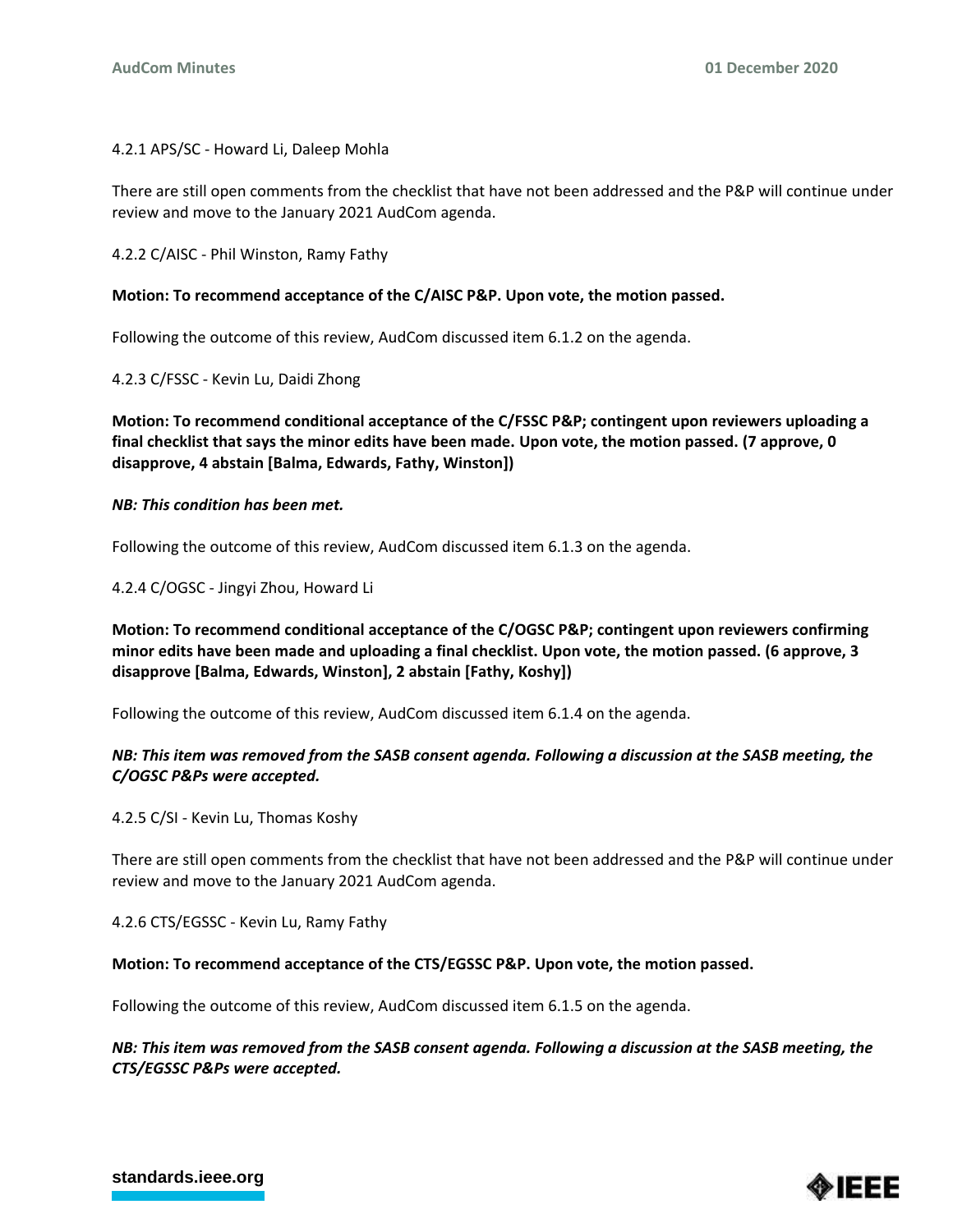# 4.2.7 IAS/PPIC - Thomas Koshy, Jingyi Zhou

## **Motion: To recommend acceptance of the IAS/PPIC P&P. Upon vote, the motion passed.**

Following the outcome of this review, AudCom discussed item 6.1.6 on the agenda.

4.2.8 IM/HFM - Daleep Mohla, Thomas Koshy

# **Motion: To recommend acceptance of the IM/HFM P&P. Upon vote, the motion passed. (6 approve, 2 disapprove [Balma, Edwards], 3 abstain [Fathy, Levy, Winston])**

4.2.9 IM/ST - Ramy Fathy, Joseph Levy

There are still open comments from the checklist that have not been addressed and the P&P will continue under review and move to the January 2021 AudCom agenda.

4.2.10 BOG/SESCom - Peter Balma, Mehmet Ulema

## **Motion: To recommend acceptance of the BOG/SESCom P&P. Upon vote, the motion passed.**

Following the outcome of this review, AudCom discussed item 6.1.1 on the agenda.

With several important discussion items remaining on the agenda near the scheduled meeting end time, a motion was made (Winston) and seconded (Koshy) to defer the remaining P&P review discussions to the January 2021 meeting. This included the following P&P review discussions:

- 4.2.11 SEN/SC Daleep Mohla, Doug Edwards
- 4.2.12 VT/TPSSC Jingyi Zhou, Peter Balma

## **4.3 Status of Continuing Working Group P&P Review**

4.3.1 C/BDL (Common - all C/BDL Individual WGs) - Doug Edwards, Daidi Zhong

4.3.2 C/SM (Common - all C/SM Entity WGs) - Phil Winston, Ramy Fathy

4.3.3 IAS/IPCSD (Common - all IAS/IPCSD Individual WGs) - Howard Li, Mehmet Ulema

4.3.4 PE/IC (Common - all PE/IC Individual WGs) - Mehmet Ulema, Joseph Levy

4.3.5 SASB/SCC21 (Common - all SASB/SCC21 Individual WGs) - Philip Winston, Peter Balma

## **4.4 Status of New Working Group P&P Review**

4.4.1 MTT/SCC/MSMU\_WG - Phil Winston, Jingyi Zhou

4.4.2 SASB/SCC20 (Common - all SASB/SCC20 Individual WGs) - Joseph Levy, Howard Li

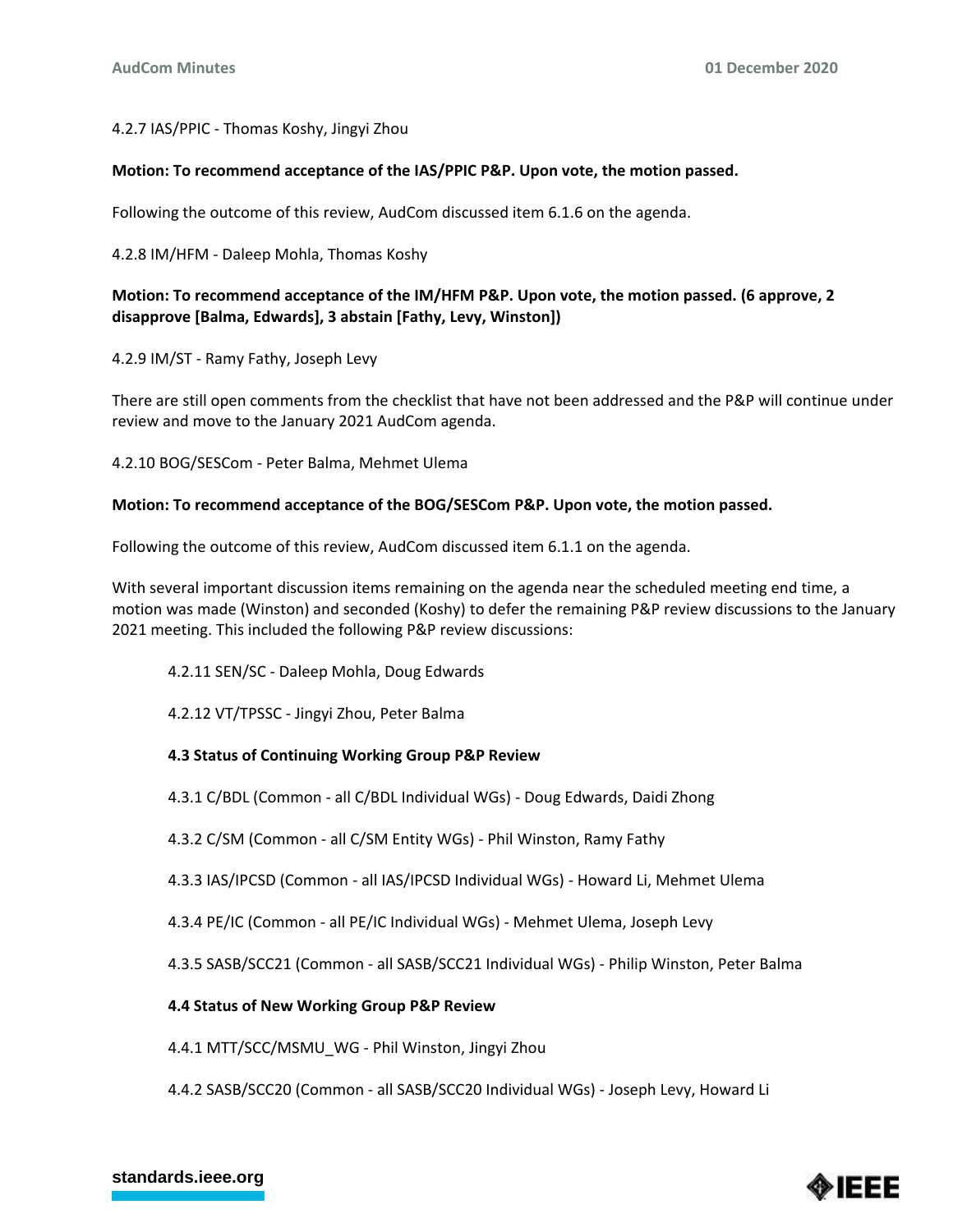**Motion: To defer agenda items 4.2.11, 4.2.12, and all items in sections 4.3 and 4.4 until the January AudCom meeting. In the absence of objection, the motion was approved.**

#### **5. OLD BUSINESS**

#### **5.1 Action Item Review - Lisa Weisser**

This agenda item was deferred to the January 2021 AudCom meeting due to lack of time.

#### **5.2 Update on P&Ps Due in 2020**

This agenda item was deferred to the January 2021 AudCom meeting due to lack of time.

#### **5.3 Discussion on New AudCom Baselines - Checklists, Instructions, Timeframes**

5.3.1 Discussion - Implementation Timeframe for 2020 AudCom Baseline Documents

Chair Kulick reminded AudCom that the baseline documents have been approved by the SASB and noted that any remaining comments would be resolved by a small comment resolution group. He described the implementation timeframe to put the baselines into use. A motion was made (Edwards) and seconded (Winston) about the timeframes for use of the new baselines and the cutoff time for using the existing baselines.

# **Motion: Recommend that P&Ps submitted before 01 March 2021 may use either the 2017 or 2020 baseline documents, and all P&Ps submitted 01 March 2021 or after shall use the 2020 baseline documents. Upon vote, the motion passed.**

# 5.3.2 Discussion - AudCom Baseline Checklists and Instructions

Chair Kulick explained that in order to put the new baselines into use, the separate instructions documents and the review checklists for each baseline version need to be updated, and he will request volunteers to help with this effort. Doug Edwards volunteered to work on the checklists, and Joseph Levy volunteered to work on the instructions and/or the checklists.

#### **AI: Chair Kulick will send an email to ask for volunteers to work on the baselines instructions and checklists.**

#### *NB: This item is complete.*

#### **5.4 Ad Hoc Update - Working Group P&Ps - Daleep Mohla**

This agenda item was deferred to the January 2021 AudCom meeting due to lack of time.

#### **5.5 Discussion on Additions to AudCom Conventions**

5.5.1 Submittal Deadlines - Doug Edwards

This agenda item was deferred to the January 2021 AudCom meeting due to lack of time.



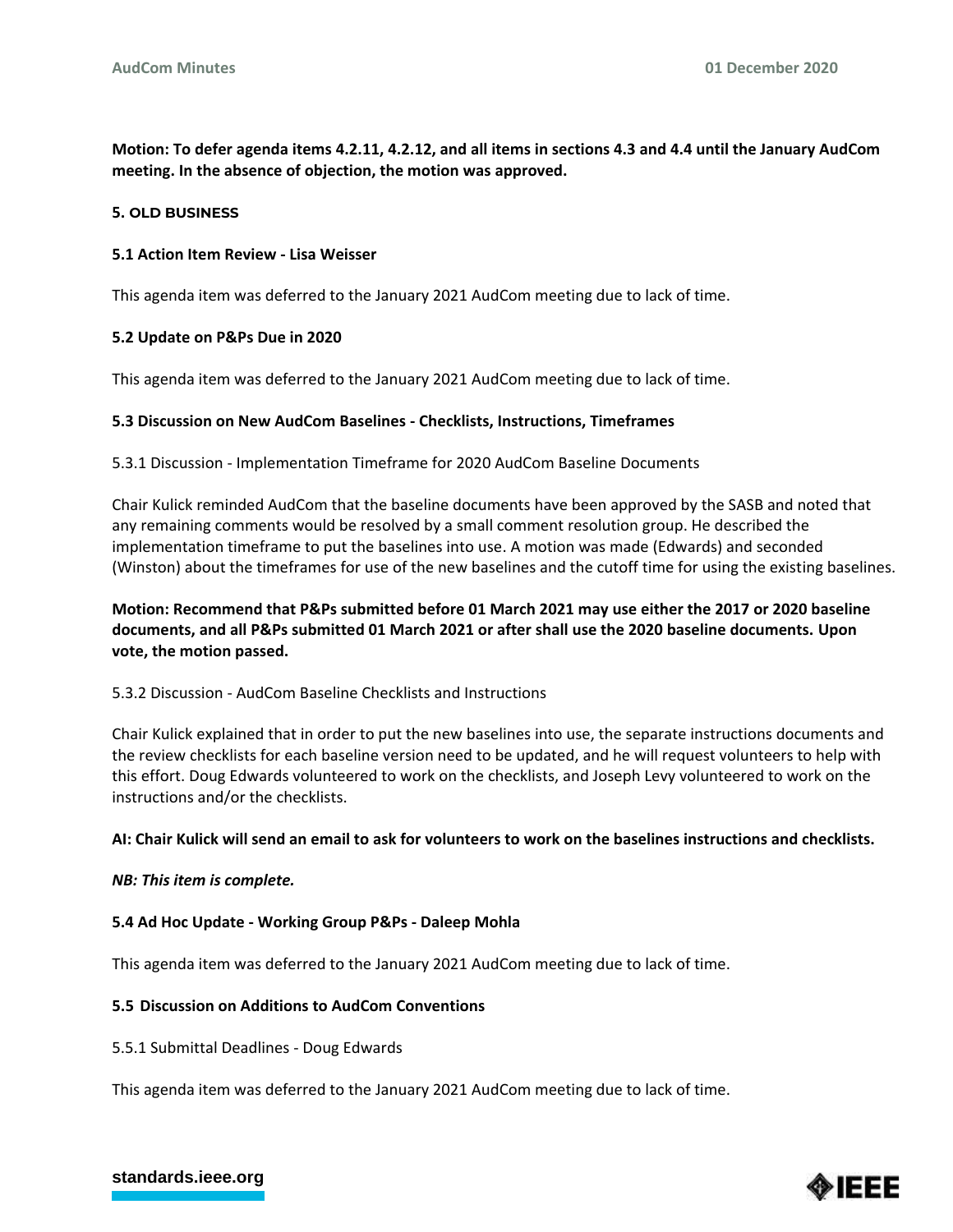5.5.2 Terminology Definition in Higher Level Standards Committee Documents

This agenda item was deferred to the January 2021 AudCom meeting due to lack of time.

# **5.6 Committee member interactions/comments RE: myProject**

This agenda item was deferred to the January 2021 AudCom meeting due to lack of time.

*NB: This is a standing agenda item and if anyone has any feedback about their user experience with myProject, please let Lisa Weisser know.*

## **6. NEW BUSINESS**

# **6.1 Request for Standards Committee Recognition**

**6.1.1 IEEE SA Board of Governors/Strategic and Emerging Standards Committee (BOG/SESCOM)**

This was discussed after agenda item 4.2.10.

**Motion: Recommend that the SASB recognize the Board of Governors/Strategic and Emerging Standards Committee, to be abbreviated as (BOG/SESCOM), as an official Standards Committee, in accordance with IEEE SASB Bylaws 5.2.2. Upon vote, the motion passed.**

**6.1.2 IEEE Computer Society/Artificial Intelligence Standards Committee (C/AISC)**

This was discussed after agenda item 4.2.2.

**Motion: Recommend that the SASB recognize the Computer Society/Artificial Intelligence Standards Committee, to be abbreviated as (C/AISC), as an official Standards Committee, in accordance with IEEE SASB Bylaws 5.2.2. Upon vote, the motion passed.**

## **6.1.3 IEEE Computer Society/Functional Safety Standards Committee (C/FSSC)**

This was discussed after agenda item 4.2.3.

**Motion: Recommend that the SASB recognize the Computer Society/Functional Safety Standards Committee, to be abbreviated as (C/FSSC), as an official Standards Committee, in accordance with IEEE SASB Bylaws 5.2.2. Upon vote, the motion passed.**

**6.1.4 IEEE Computer Society/Online Gaming Standards Committee (C/OGSC)**

This was discussed after agenda item 4.2.4.

**Motion: Recommend that the SASB recognize the Computer Society/Online Gaming Standards Committee, to be abbreviated as (C/OGSC), as an official Standards Committee, in accordance with IEEE SASB Bylaws 5.2.2. Upon vote, the motion passed. (8 approve, 0 disapprove, 3 abstain [Balma, Fathy, Winston])**